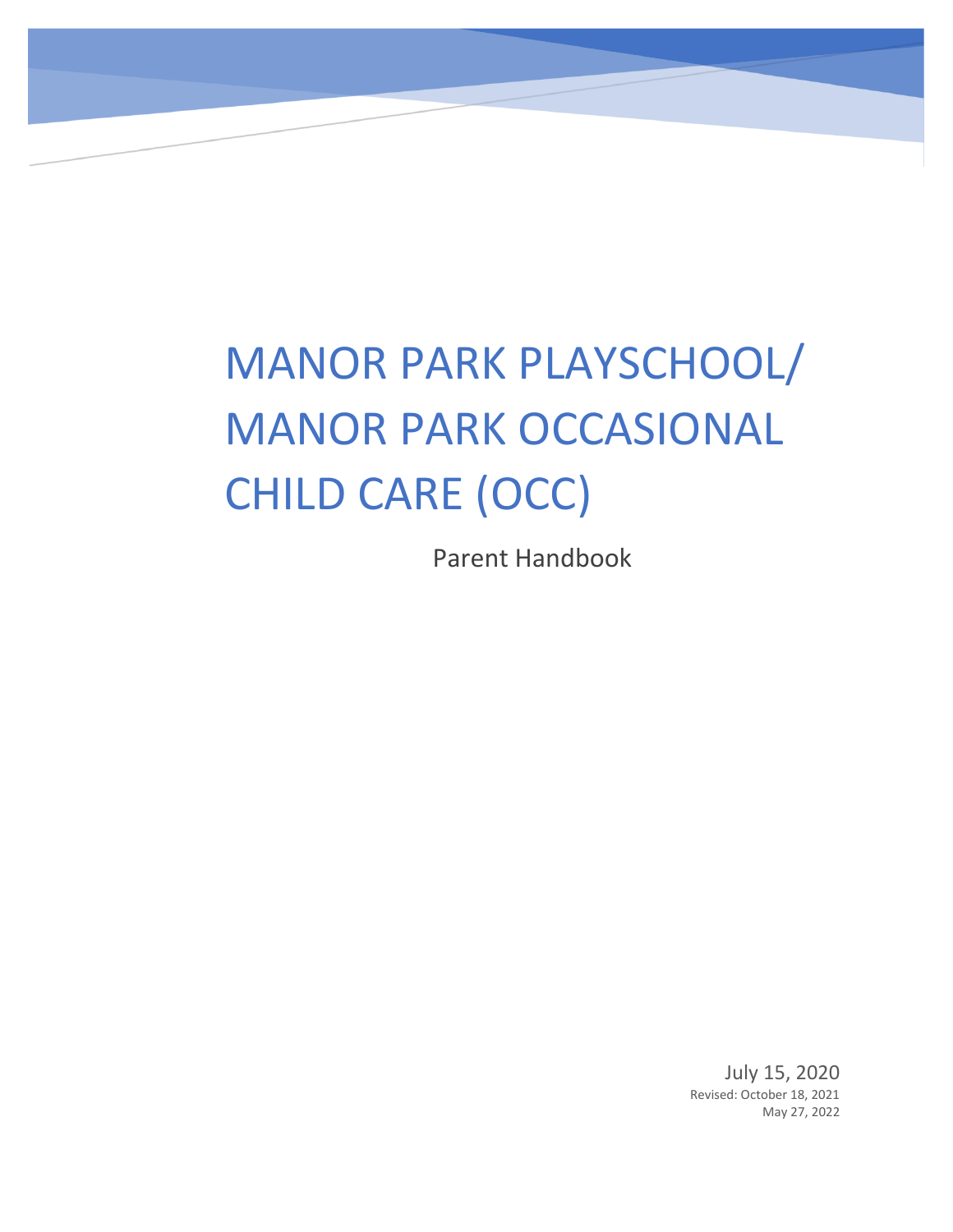#### PARENT INFORMATION HANDBOOK

Welcome to Manor Park Playschool/Manor Park Occasional Child Care (OCC). Our program is located in the Manor Park Community Center at 100 Thornwood Road, and is licensed for 19 Preschool children between the ages of 2 ½ and 5 years old. Manor Park Community Council is a not-for-profit organization that has been providing recreational programs, and licensed child care in Manor Park for more than 35 years.

The health, safety and quality of your child's experiences are foremost at all times, ensuring that they and you enjoy a positive experience in our program. This handbook is designed to assist you, the parents, in understanding the procedures, policies, and regulations involved with the operation of our Centre. The Manor Park Playschool/Occasional Child Care is managed by Meagan Noonan who reports to the Executive Director, Lana Burpee. If, at any time, you have any questions or concerns, please feel free to speak with a staff in person, or contact the Program Supervisor, Meagan Noonan at 613 741 4776 x2. You may also email playschool@manorpark.ca.

## LICENSING/REGULATIONS

Our program is licensed under the Child Care and Early Years Act of the Ontario Ministry of Education Child Care Quality Assurance and Licensing Office and under goes an annual licensing review process. We are required to meet all regulations of the Child Care and Early Years Act, as well as Health, Safety and Fire regulations dictated by the Department of Public Health, the City of Ottawa, the Ontario Fire Marshall, and the Ottawa Fire Services. The Program Advisor, from the Ministry of Education, monitors standards for safety, staff training, program quality and compliance with the Child Care and Early Years Act. The License and Summary of License are posted in the Centre for your information.

## HOURS OF OPERATION

The Playschool operates Monday to Friday; from 9:00am-11:30am.

We have the following options for care: 5 days a week, 3 days a week or 2 days a week. Our fee schedule can be found on the registration form.

We do request that you please call or send an email if your child is going to be absent.

The Occasional Child Care Center operates Monday-Friday 12:00pm-3:00pm.

Parents/Guardians may choose as many days as they wish and will be billed hourly, based on selected registration. Payments must be made at drop off.

The hourly rate is \$12.50.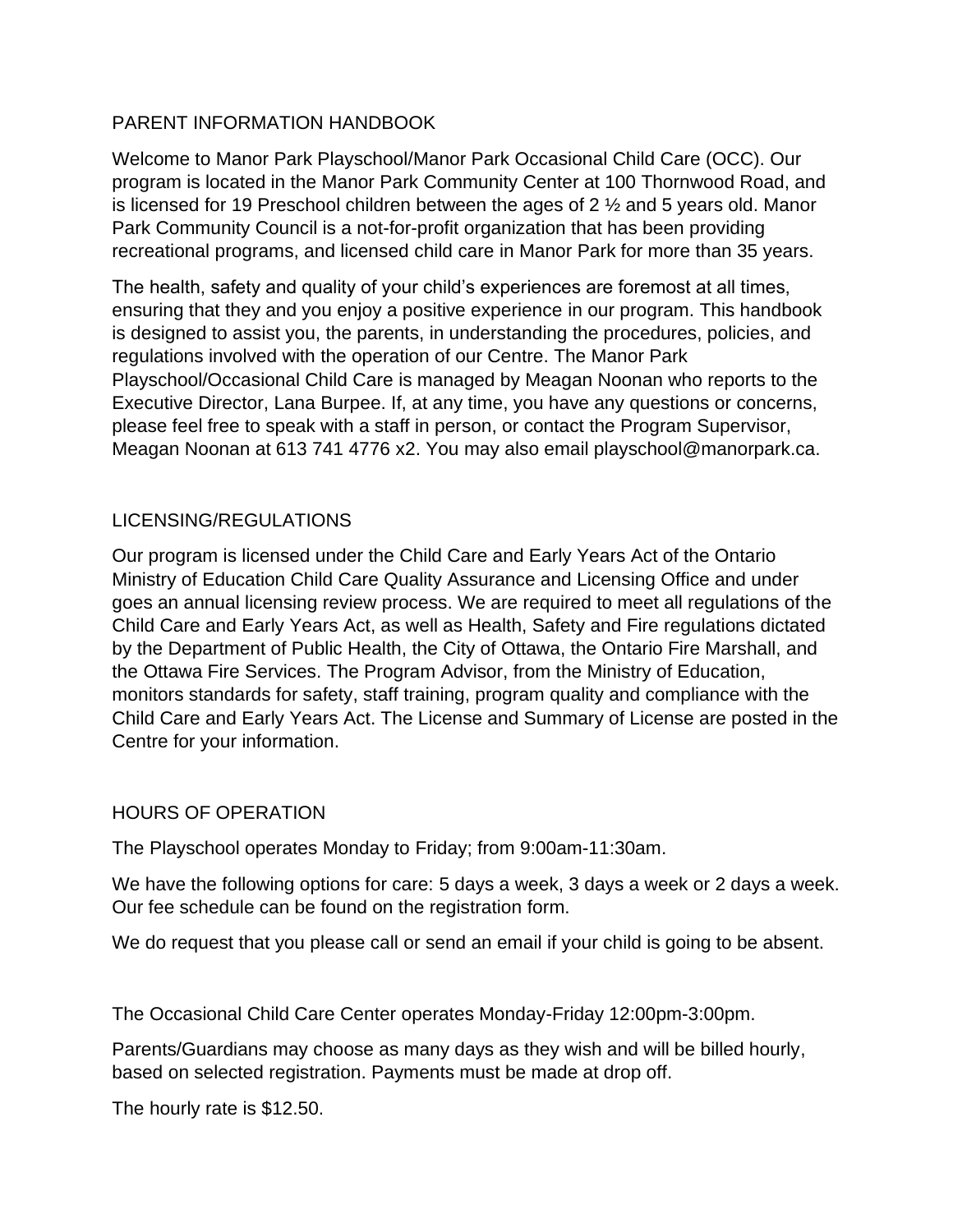#### EMERGENCY CLOSURES

Due to unforeseen circumstances (fire, flood, loss of electricity, and/or property damage) the Centre may be deemed unsafe. In this event, the decision may be made by the City of Ottawa or the Executive Director to close the facility. Parents will be notified of the closure and required to make alternative arrangements until official notice is given of the Centre reopening. The centre will also close if the City of Ottawa declares a "State of Emergency". No fee rebate will be given due to emergency closures or closures due to an OPH deemed outbreak of Covid 19 or any other communicable disease.

#### WAITING LIST POLICY

Playschool- All families must be registered on the City of Ottawa Child Care Registry and Wait List tool. https://onehsn.com/Ottawa To fill available spaces we contact families, whose child is age eligible for the space available. For Subsidized spaces we must follow the City of Ottawa's Priority List. For our full fee families we will offer spaces based on their registration date. There is no fee for using the City of Ottawa Child Care and Registry Wait List tool however, we do charge a non-refundable \$50 Administration Fee. If you are interested in knowing the status of where your child is on the waiting list please feel free to contact us and we will tell you as accurately as we can where your child is on the waiting list.

#### ADMISSION POLICY

Subsidized spaces are available in these programs. Eligibility for subsidy is determined by the Child Care Subsidy Office of the City of Ottawa. To apply you must first create an online application through the City of Ottawa at 311 or http://www.ottawa.ca/daycare Should the family be requiring a child care subsidy, confirmation from the City of Ottawa Subsidy Office must be received by the program a minimum of 48 hours to the child being enrolled. Spaces will be granted based on the waiting list application date and subject to the following criteria: 1. Children must be within the age limit set for the program 2. All enrolment papers must be completed at least 1 week prior to the child starting in the program.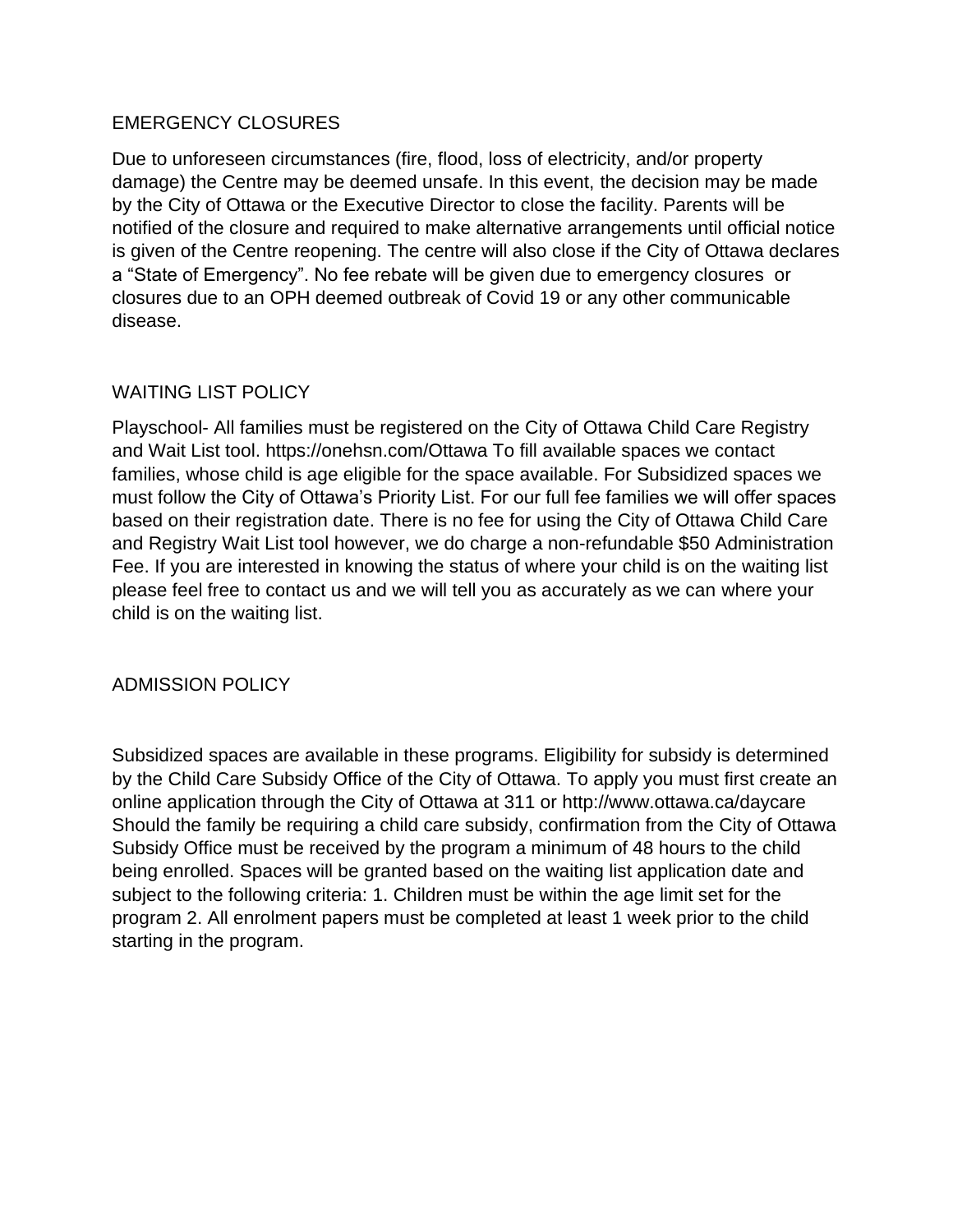## WITHDRAWAL / DISCHARGE POLICY (Playschool)

- 1. Withdrawal notice must be provided to the MPCC in writing.
- 2. Withdrawal notice must be received no later than the 1st of the month to entitle a refund for the subsequent month's fees. For example, February 1 notice in writing to receive refund for March fees. This provides one (1) months' notice.
- 3. An administration fee of \$50 will be applied to all withdrawal requests and requests to reduce the number of days per week attended.
- 4. Refunds will not be pro-rated.
- 5. Written requests for a withdrawal submitted after April 1st, of the given school year, will be required to pay fees through to the end of June.

CANCELLATION POLICY (Occasional Child Care)

- 1. Care must be cancelled at least 24 hours in advance to not be billed. *\*some exceptions may apply*
- 2. Cancellations can be made by calling 613-741-4776

## ARRIVAL AND DEPARTURE PROCEDURE

Please bring your child into the program room and acknowledge staff on arrival or departure.

• Ensure you and your children's wet/dirty footwear are removed before entering the room

• Anyone who picks up or drops off a child must be 16 years of age or older unless written agreement has been made with the Program Coordinator. All alternate individuals will be requested to show I.D. If staff suspects that the individual picking up the child is visibly unfit to drive, and/or that the child may be in danger, that staff is obliged to report their concern to the authorities (Police/ CAS) immediately. Alternate travel arrangements will be offered to the parent. By law, staff cannot withhold a child from their biological parent unless a court order is on file.

# LATE PICK UP POLICY

We encourage you to arrive by 11:25am for Playshool and 2:55pm for OCC to pick up your child; this ensures you have an opportunity to connect with your child's educator and the time for an unrushed ending to your child's morning/afternoon. It is recognized that due to exceptional circumstances, parents might occasionally be late in picking up their children. When this occurs, parents must notify the Centre, at the earliest opportunity. However, late pick-ups cause difficulties both to the staff and the children waiting to be picked up. The purpose of this policy is to detail the procedures to be followed in the event of late pick-ups. Every person responsible for picking up a child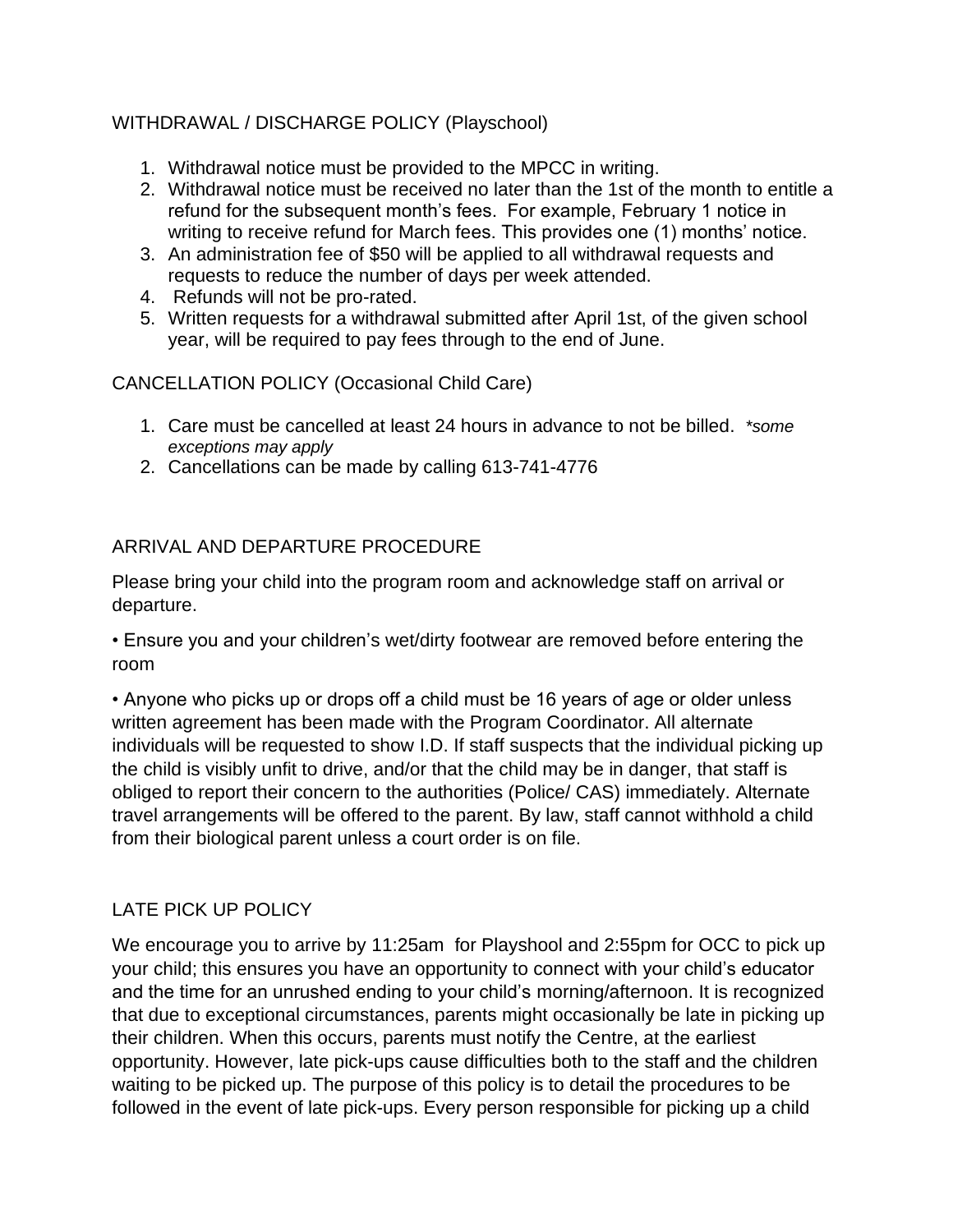arriving later than 11:30am or 3:00pm, based upon the clock located on the program tablet, will sign the late fee book. The program ends at 11:30am (Playschool) and 3:00pm (OCC). If a parent is late they will be charged a late fee as follows: After 11:35am/3:05pm, \$1.00 for every minute thereafter. Should there be reoccurring instances of late pick up, this may result in the family being discharged. All late fees must be paid by either cash or cheque within 24 hours. Any late fees not paid may result in discharge from the program.

#### FEES (Playschool)

- 1. Fees will be paid **in advance,** on a monthly basis or a lump sum payment. No child will be admitted to the program unless fees are paid.
	- a. **Fee Structure**: Monthly fees reflect annual fees that have been distributed evenly over the entire ten month school year.

*Fees listed on most current registration form*

- 2. Fees found on the most current registration form are in effect from September to June. Monthly fees **DO NOT** include public holidays, March Break, or Winter Break.
- 3. A \$25 charge will apply to any cheques or PADs returned by the bank (ie. NSF, non-sufficient funds, etc). Should cheques be returned on more than one occasion, a different method of payment must be used and the MPCC reserves the right to terminate registration.
- 4. The primary method of payment for Manor Park Playschool is Pre-Authorized Debits (PAD). Through the PAD system, fees will be automatically withdrawn from the payee's bank account. Recurring monthly fees will be debited on the fifteenth of each month (or next business day). For any non recurring payments (ie. late fees, additional days or PA Day fees), the payee will make the payment with either exact cash or by cheque. To institute the automatic withdrawal, the payee will be provided with a PAD agreement form which must be completed and returned to the MPCC office with the registration package. Any post-dated cheques provided upon registration, but over-ridden by automatic withdrawals, will be returned or shredded at the request of the payee.
- 5. If the banking information associated with the payee's PAD agreement is to change during the child's enrollment throughout the school year, the payee will advise the MPCC in writing prior to the  $15<sup>th</sup>$  of the previous month when the change will occur.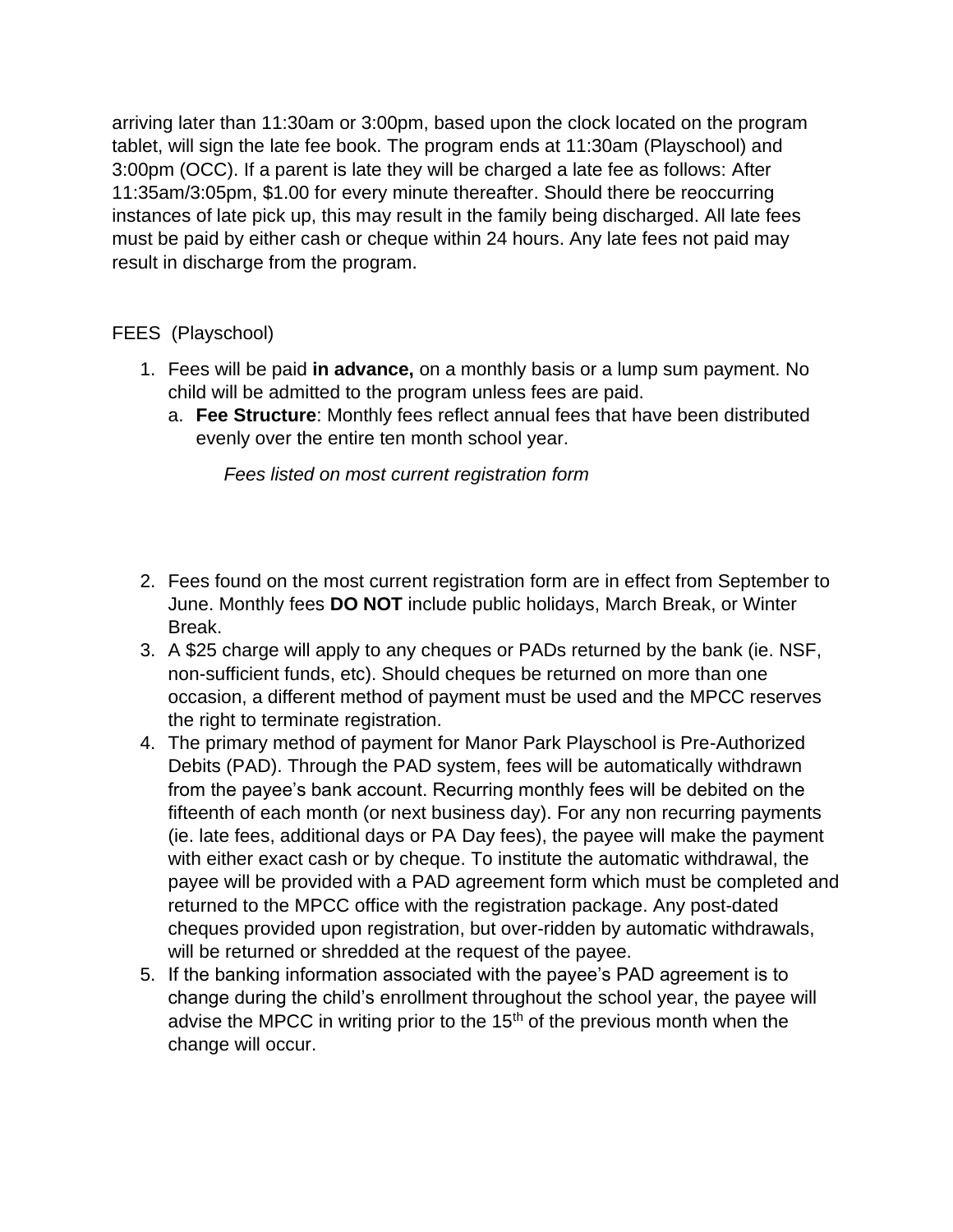6. Receipts for income tax purposes will be issued in February for the preceding calendar year. For example, receipts will be issued in February for January-December of the previous year.

FEES (OCC)

- 1. Fees must be paid in advance before leaving your child at the center. Fees can be paid by debit or cheque.
- 2. Fees are charged hourly and are as follows:
	- \$15.00/hr
- 3. Receipts will be provided at time of payment.

## SNACKS:

1. Providing children with nutritious snacks at an early age helps to develop healthy eating patterns later in life, and stimulates positive growth and development of the mind, body and spirit.

2. Parents/guardians will be required to send a nutritious snack and water bottle with their child each day to the Manor Park Playschool/Occasional Child Care.

3. For the safety of those with allergies, snacks must be peanut- and nut-free.

4. Children will not be permitted to share snacks or bring food in for other children.

5. Children will be required to wash their hands before eating snack and after eating snack to prevent the spread of allergens.

6. Staff will ensure that tables and chairs are wiped down before and after eating snack.

7. Snacks should be sent in an insulated bag with cold packs, if necessary, to keep food at the appropriate temperature.

8. If a snack is forgotten or spills, Manor Park Playschool/OCC will have nutritious prepackaged snacks on site.

9. Parents/guardians will be required to write a letter agreeing to send bagged snacks with their child to the Manor Park Playschool/Occasional Child Care.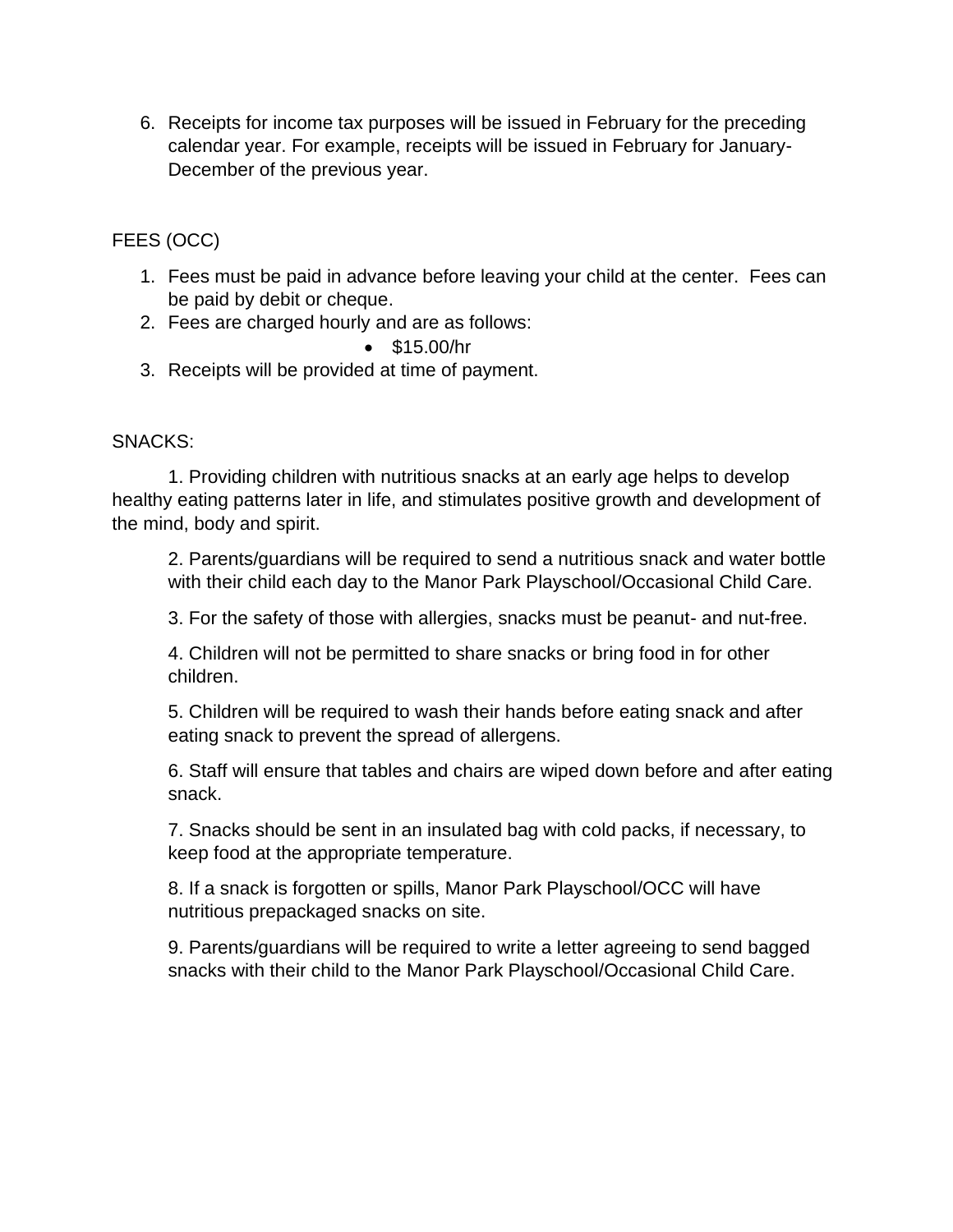Sample snack menu (based on Canada's Food Guide):

| Monday               | Tuesday       | Wednesday      | Thursday      | Friday         |
|----------------------|---------------|----------------|---------------|----------------|
| Pita, green          | Kale chips &  | Yogurt &       | Banana &      | Nut free trail |
| beans, hummus        | orange slices | strawberries   | wheat germ    | Mix            |
| Apple slices &       | Rice cakes    | Cheese &       | Tzatziki &    | Bran muffin &  |
| wow butter           | with jam &    | whole wheat    | bread sticks  | honey          |
|                      | cream cheese  | crackers       |               |                |
| Salsa/guacamole      | Ham/cheese    | Home-made      | Fruit salad & | Biscuits & jam |
| & salt-free tortilla | mini pita     | granola bars   | yogurt        |                |
| chips                | pockets       | with           |               |                |
|                      |               | cranberries    |               |                |
| Dried fruit &        | Raw veggie    | Fruit kabobs & | Apple sauce & | Mini pizzas    |
| crackers             | sticks & dip  | oatmeal raisin | graham        |                |
|                      |               | cookie         | crackers      |                |

## ALLERGIES AND ANAPHYLAXIS

MPCC aims to reduce the risk of exposure to life-threatening allergens, as well as provide a communication plan for the provision of information on life-threatening allergies of program participants and staff.

## **Procedures**

- 1. Manor Park Community Centre is designated as a nut-free zone.
- 2. Staff will be trained in Standard First Aid and CPR level C.

3. Staff will obtain specific training in the treatment of anaphylactic allergies and the usage of EpiPens.

4. An 'Emergency Medical Procedure Authorization' as well as an 'Anaphylaxis Emergency Plan' (Plan) must be completed for each participant with a life-threatening allergy. Parents/ guardians will indicate on program registration forms if a participant has a life-threatening allergy.

5. 'Anaphylaxis Emergency Plans' shall be established by a parent/ guardian of each participant with a life-threatening allergy which includes the emergency procedures to carry out for each individual participant. 6. The 'Anaphylaxis Emergency Plan' form must contain:

- Name of the participant;
- Photograph of participant;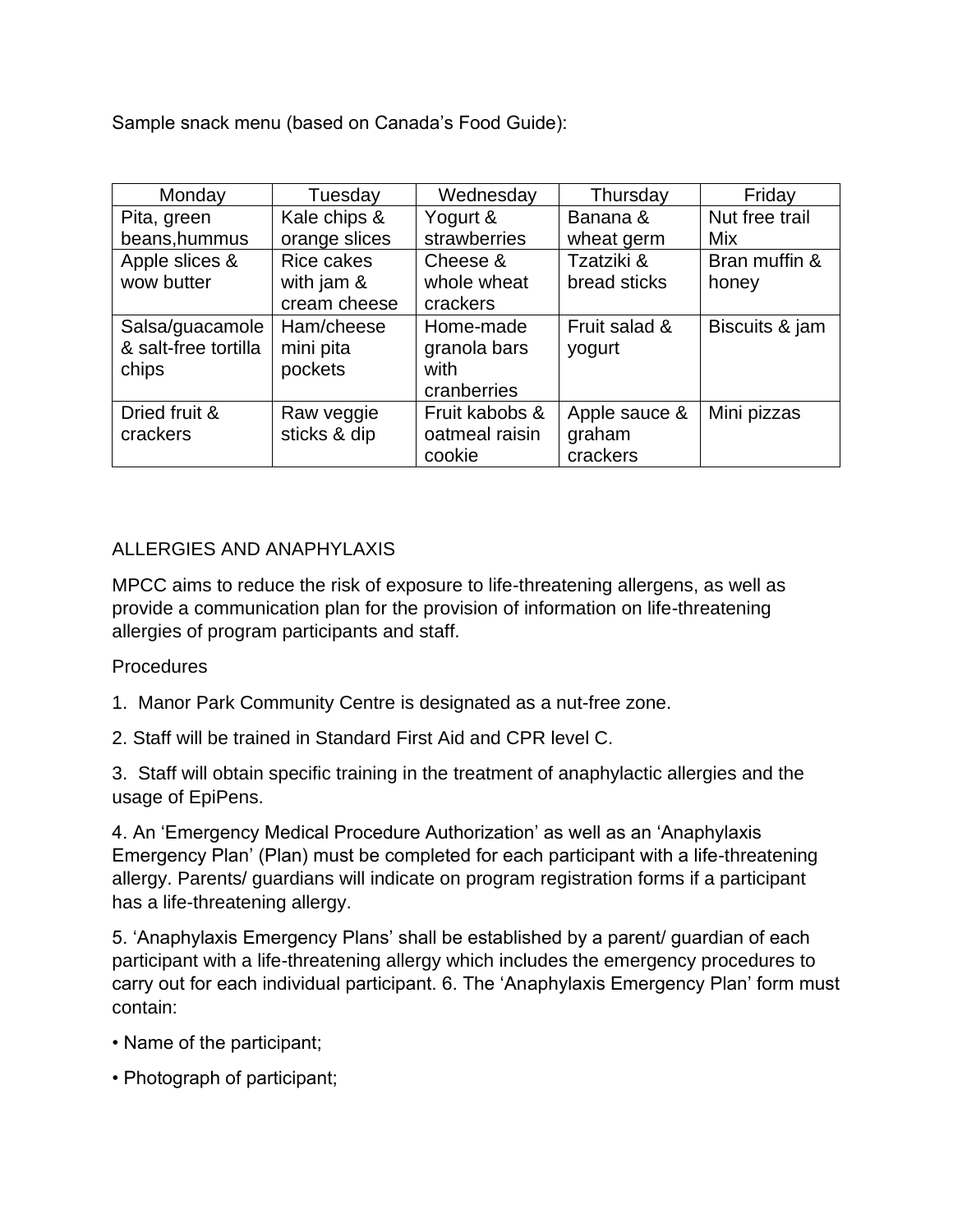- List of allergens for that specific participant;
- Name of medication;
- Dosage of medication;
- Medication expiry date;
- Location of medication;
- Emergency contact information;
- Signs and symptoms of anaphylactic reaction;
- Procedure in the event of an anaphylactic emergency;
- Signature of parent/ guardian or physician.

7. An EpiPen must be provided by parents/ guardians for all participants with lifethreatening allergies. EpiPens will be stored in their group's backpack. Colored backpack tags will indicate backpacks containing EpiPens..

8. Staff will review 'Anaphylaxis Emergency Plans' created for anaphylactic participant, during orientation prior to commencing employment, and annually afterwards or when an anaphylactic participant begins the program outside of these parameters. Prior to the start date of a new participant with life-threatening allergies, information will be relayed to staff via staff bulletins, as well as during staff monthly meetings.

9. 'Anaphylaxis Emergency Plans' will be posted in a conspicuous place in the room.

10. The Supervisor and staff will follow the procedures set out in the participants 'Anaphylaxis Emergency Plan' in the unlikely event of an allergic reaction.

11. In the event of event of an allergic reaction, the Plan will be followed, 911 will be called and the participant's parent/ guardian will be notified.

12. Staff will not accompany participant to the hospital.

13. Medication must be delivered to the Supervisor in the original container and bearing the prescription label.

14. On the participant's last day of attendance, medication will be returned directly to the participant's parent/ guardian.

#### BEHAVIOUR GUIDANCE

With an emphasis on responsive, positive communication and interactions as a means to develop meaningful relationships with children, educators will guide behaviours aiding in self-regulation. Positive language and behaviours are modeled at all times when speaking with the children and other adults. The educators use numerous forms of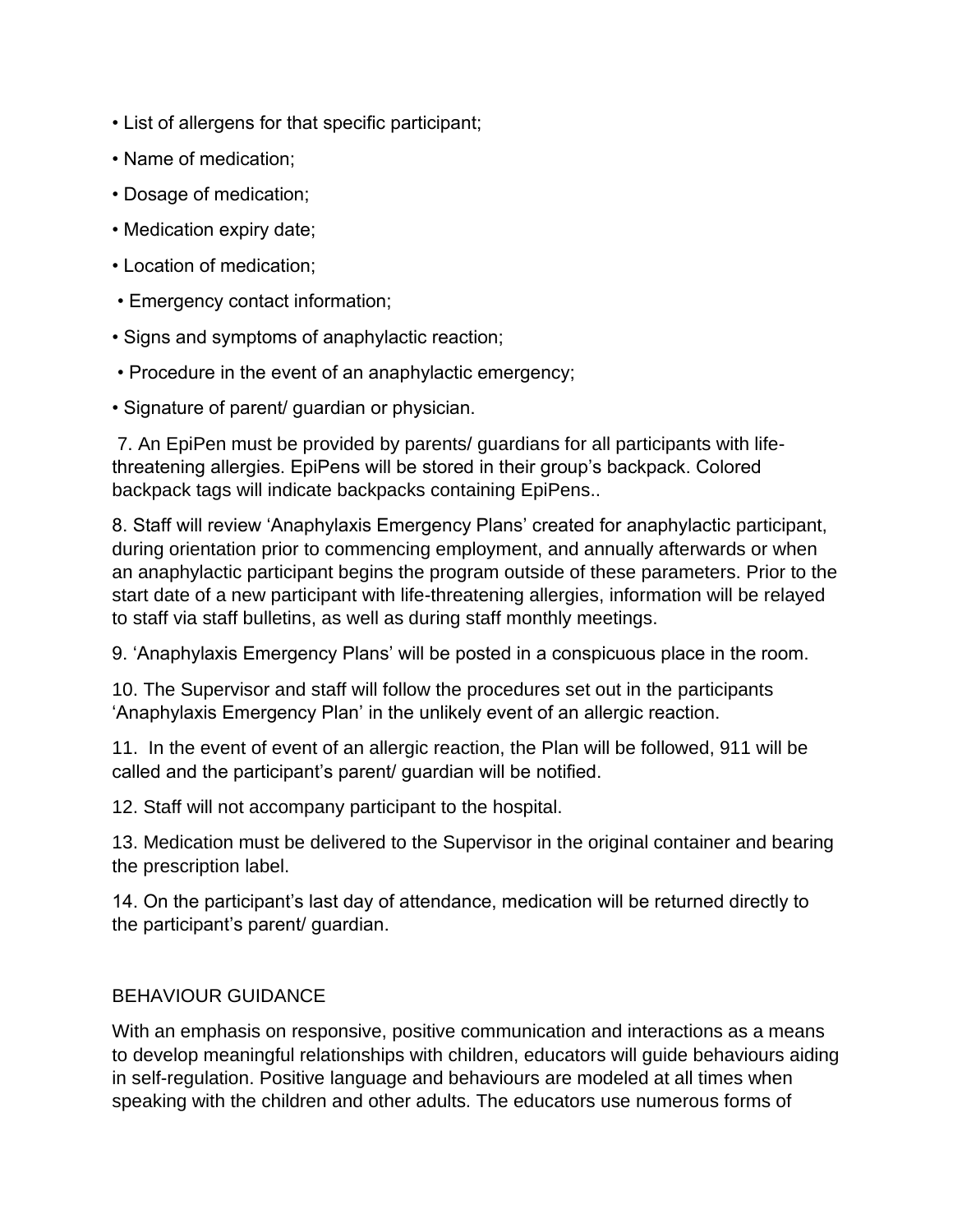communication (words, multiple languages and body language) to aid children in the development of their communication and problem-solving skills. Self-regulation is supported by on-going discussions to help children understand emotions and deal with situations affectively and calmly.

As defined by the Child Care and Early Years Act, the following practices are not supported:

- corporal punishment of the child;
- physical restraint of the child, such as confining the child to a high chair, car seat, stroller or other device for the purposes of discipline or in lieu of supervision, unless the physical restraint is for the purpose of preventing a child from hurting himself, herself or someone else, and is used only as a last resort and only until the risk of injury is no longer imminent;
- locking the exits of the child care centre or child care premises for the purpose of confining the child, or confining the child in an area or room without adult supervision, unless such confinement occurs during an emergency and is required as part of the licensee's emergency management policies and procedures;
- use of harsh or degrading measures or threats or use of derogatory language directed at or used in the presence of a child that would humiliate, shame or frighten the child or undermine his or her self-respect, dignity or self-worth;
- depriving the child of basic needs including food, drink, shelter, sleep, toilet use, clothing or bedding; or
- inflicting any bodily harm on children including making children eat or drink against their will.

# ACCIDENT / INCIDENT REPORTS

If your child suffers a significant injury requiring more than basic comfort (soap, water, band-aid, ice, TLC) or that is more than would be expected in the normal course of play, staff will administer first aid. Staff will also complete an accident report before the child is signed out (when possible) or by the next day care is provided. A copy will be provided to the parents/guardians. If the injury is severe enough to warrant medical assistance, parents/guardians will be notified immediately to come and pick up their child to seek medical attention. If emergency treatment at a hospital is required, parents will be contacted to either accompany or meet staff at the hospital. If parents cannot be contacted the designated staff will follow emergency procedures and call either ambulance services or 911, depending on the severity of the injury.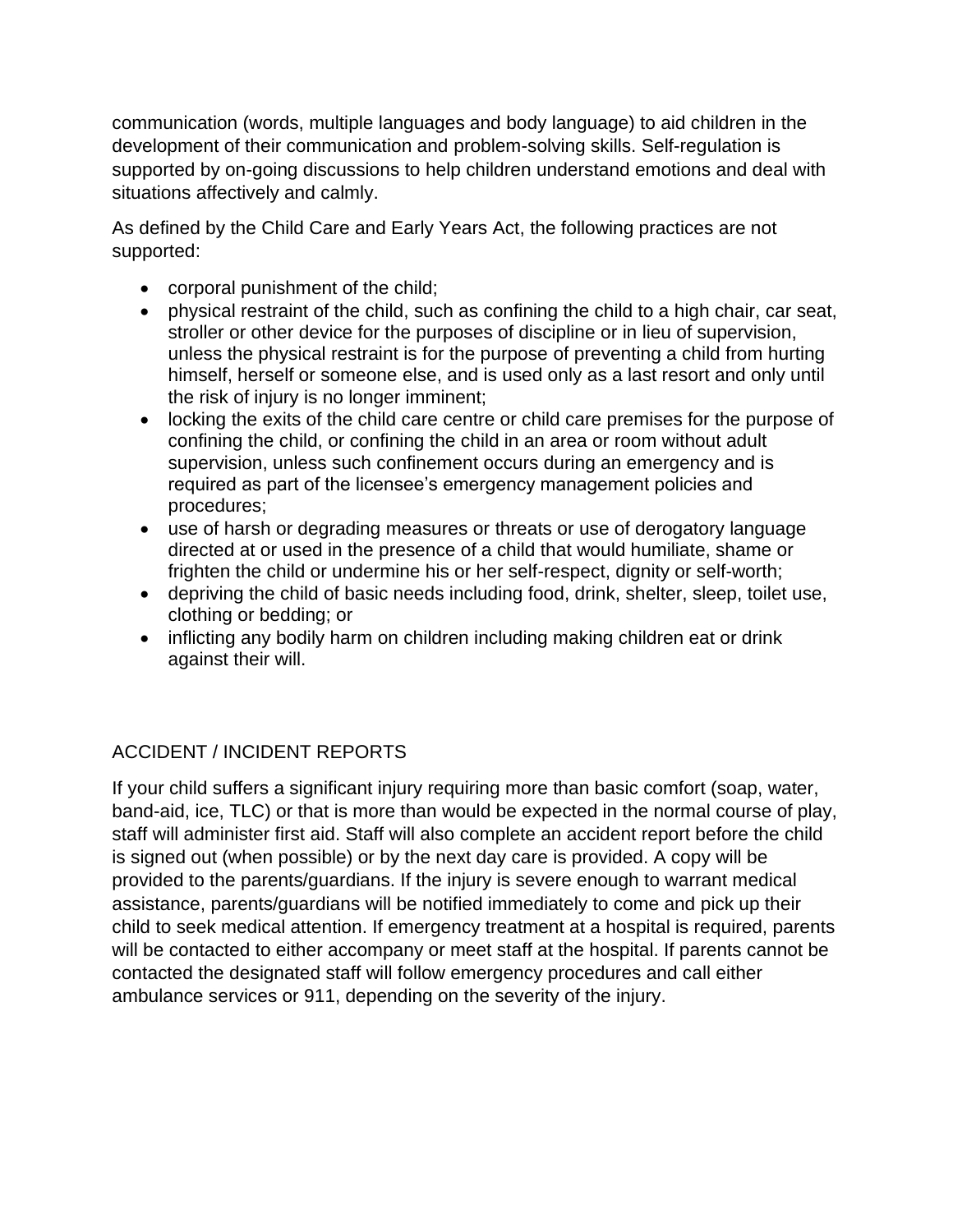#### SERIOUS OCCURRENCE'S

As a licensed program we are responsible for delivering high quality services that promote the health, safety and well-being of all children. A part of our accountability requirements, under licensing, has been to report incidents to the Ontario Ministry of Education Child Care Quality Assurance and Licensing Offices– the type of incidents that we must report include any life threatening injury or communicable disease, any time there is a disruption of service for example; a power outage which means the program is closed when normally available and any complaints about our service that result in a serious allegation. Manor Park Community Council is extremely proud to offer a high quality licensed program and take our accountability to parents and the public very seriously. We have consistently followed the requirements under the Child Care and Early Years Act, to report incidents to the Ministry. The Ministry believes that parents will benefit from information about the incidents that occur including the actions that we have taken to prevent and minimize a reoccurrence by posting non-identifying information when an incident has occurred. Beside our license, you will find a serious occurrence notification form posted anytime an incident has been reported to the Ministry. The form identifies the date, the type of incident, a description and action taken. There will be no identifying information included on the form. The notification form will remain posted for 10 business days; if the posting is related to an incident that involved your family, you will be personally informed.

# PARENT ISSUES AND CONCERNS

**Intent**: This policy will provide a transparent process for addressing issues or concerns of parents/guardians.

- 1. Parents/guardians will be encouraged to regularly discuss their child's experience in our program.
- 2. Supervisors and staff will support positive interactions among the children, parents/guardians and staff by engaging in conversation, maintaining ongoing communication, and supporting a positive experience during every interaction.
- 3. Issues and concerns raised by parents/guardians will be taken seriously by Supervisors and staff, and will be addressed with an effort to resolve them to the satisfaction of all parties as quickly as possible.
- 4. Issues or concerns may be raised verbally or in writing.
- 5. Responses and outcomes will be provided verbally, or upon request, in writing. Care will be taken to respect and maintain the confidentiality of the parties involved through the details provided in the responses.
- 6. An initial response to an issue or concern will be provided to parents/guardians within three business days. The person who raised the issue/concern will be kept informed throughout the resolution process.
- 7. Investigations of issues and concerns will be fair, impartial, and respectful to parties involved.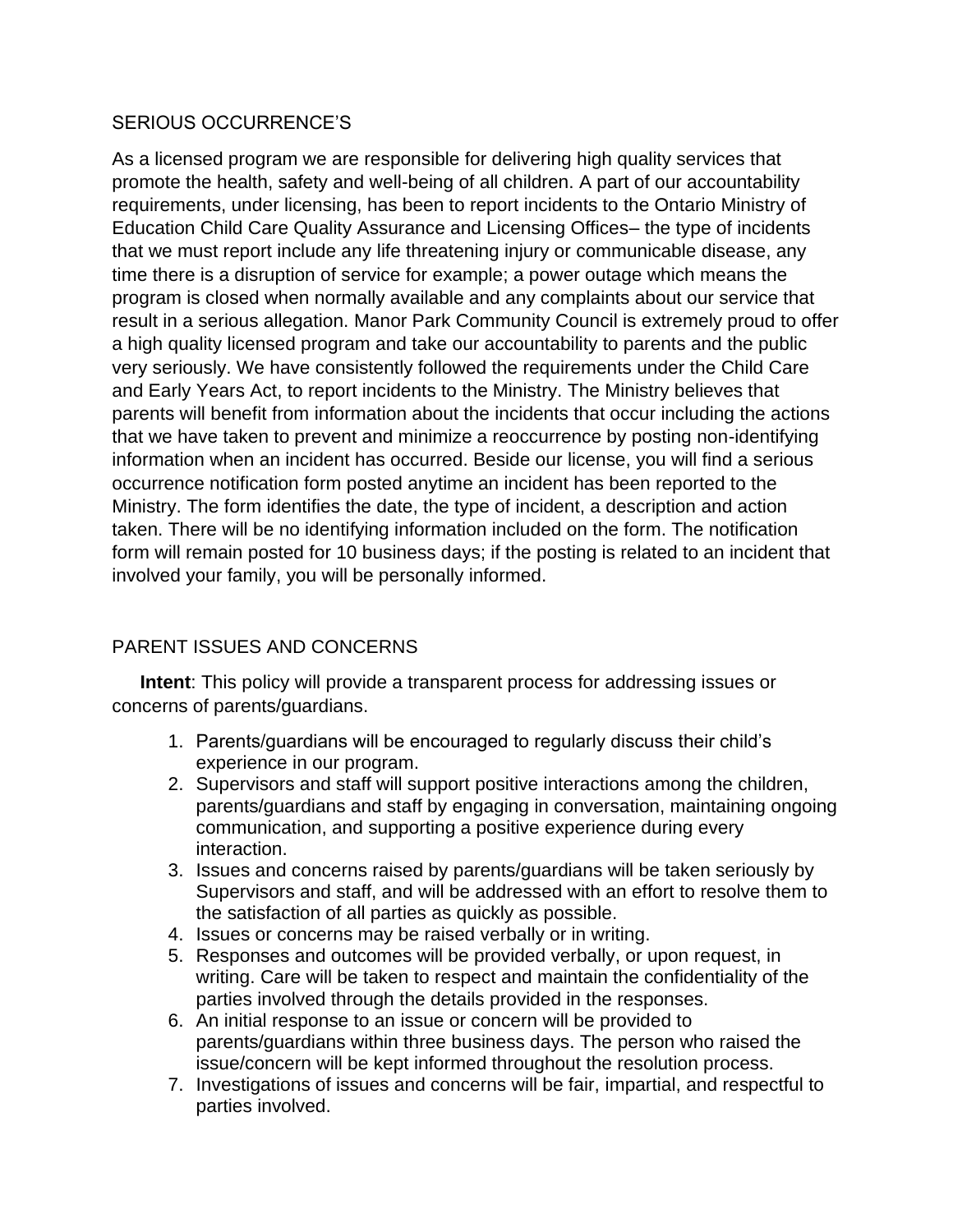- 8. Each issue and concern will be treated confidentially, and every effort will be made to protect the privacy of parents/guardians, children, staff, students and volunteers, except when information must be disclosed for legal reasons (e.g. to the Ministry of Education, College of Early Childhood Educators, law enforcement authorities or a Children's Aid Society).
- 9. The highest standards for positive interaction, communication and rolemodeling for children will be maintained. Therefore, harassment and discrimination will not be tolerated from any party.
- 10.Any parent/guardian, Supervisor or staff feeling uncomfortable, threatened, abused or belittled may immediately end the interaction and report the situation. Parents/guardians and staff should report to the Supervisor; Supervisor should report to the Executive Director.
- 11.Members of the public and professionals who work closely with children are required by law to report suspected cases of child abuse or neglect.
- 12.A parent/guardian expressing concerns that a child is being abused or neglected, will be advised to contact the [local Children's Aid Society](http://www.children.gov.on.ca/htdocs/English/childrensaid/reportingabuse/CASLocations.aspx) (CAS) directly. The person(s) who become aware of such concerns are also responsible for reporting this information to CAS as per the "Duty to Report" requirement under the *Child and Family Services Act*.

| <b>Nature of</b>                                                                                                            | <b>Steps for Parent and/or</b>                                                        | Steps in responding to issue or                                                                                                                                                |  |
|-----------------------------------------------------------------------------------------------------------------------------|---------------------------------------------------------------------------------------|--------------------------------------------------------------------------------------------------------------------------------------------------------------------------------|--|
| <b>Issue or</b>                                                                                                             | <b>Guardian to Report</b>                                                             | concern:                                                                                                                                                                       |  |
| <b>Concern</b>                                                                                                              | <b>Issue/Concern:</b>                                                                 |                                                                                                                                                                                |  |
| Program<br><b>Room-Related</b><br>E.g: schedule,<br>indoor/outdoor<br>program<br>activities, snack<br>arrangements,<br>etc. | Raise the issue or concern to<br>the classroom staff directly<br>or<br>the Supervisor | Where possible, address the<br>-<br>issue or concern at the time it is<br>raised<br>or<br>arrange for a meeting with the<br>parent/guardian within three (3)<br>business days. |  |
| General, or<br><b>Operations-</b>                                                                                           | Raise the issue or concern to<br>the Supervisor                                       | Document the issues or concerns<br>in detail, including:<br>the date and time the issue or<br>concern was received;                                                            |  |
| <b>Related</b>                                                                                                              |                                                                                       | the name of the person who<br>received the issue or concern;                                                                                                                   |  |
| E.g: child care<br>fees, hours of<br>operation,<br>staffing, waiting<br>lists, etc.                                         |                                                                                       | the name of the person<br>reporting the issue or concern;<br>the details of the issue or<br>concern:                                                                           |  |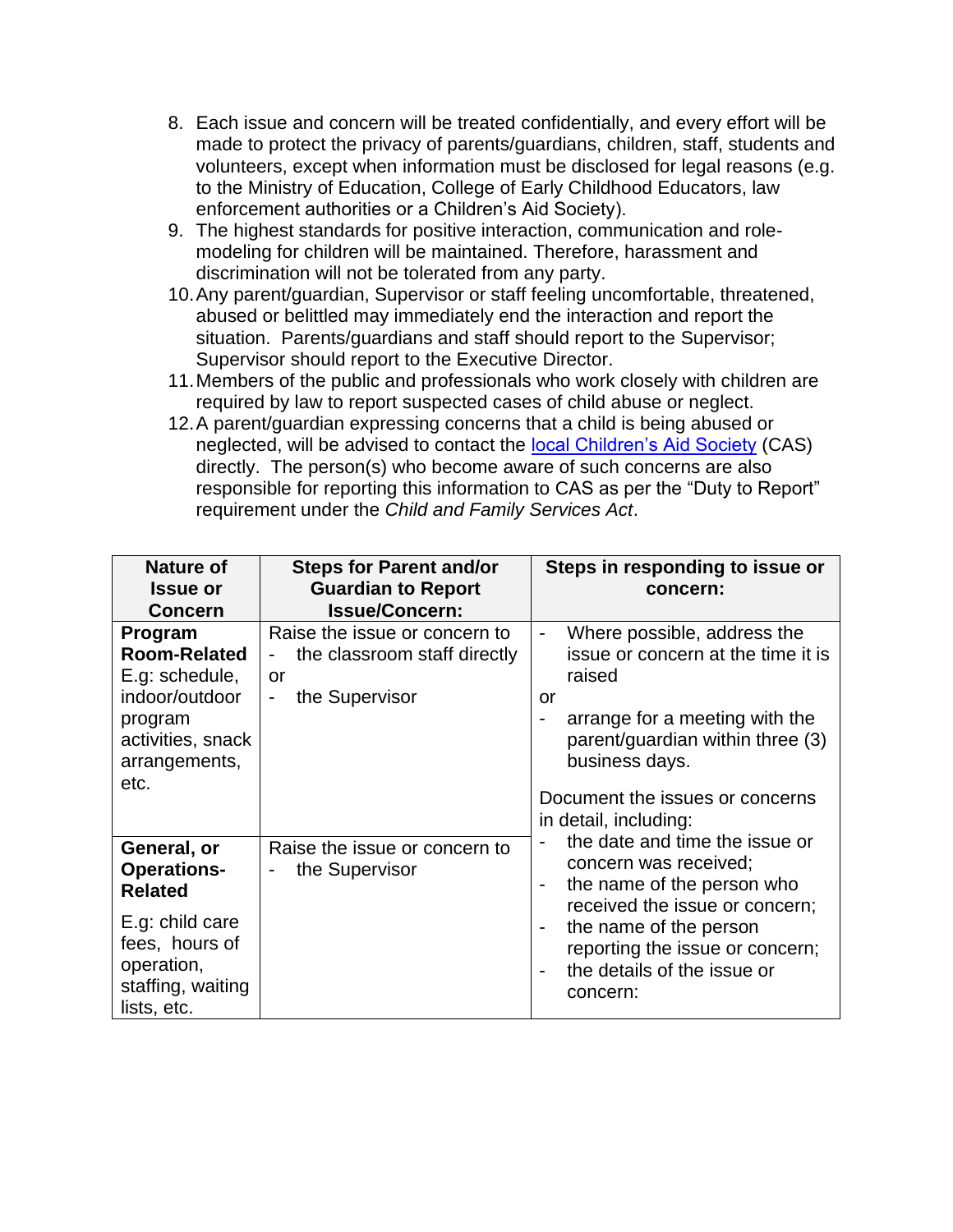| <b>Nature of</b><br><b>Issue or</b><br><b>Concern</b> | <b>Steps for Parent and/or</b><br><b>Guardian to Report</b><br><b>Issue/Concern:</b>                                                                                                                                                                                                                                                                                                                                    | Steps in responding to issue or<br>concern:                                                                                                                                                                                                                                                                                                                                    |
|-------------------------------------------------------|-------------------------------------------------------------------------------------------------------------------------------------------------------------------------------------------------------------------------------------------------------------------------------------------------------------------------------------------------------------------------------------------------------------------------|--------------------------------------------------------------------------------------------------------------------------------------------------------------------------------------------------------------------------------------------------------------------------------------------------------------------------------------------------------------------------------|
| Staff-, or<br><b>Supervisor-</b><br><b>Related</b>    | Raise the issue or concern to<br>the individual directly<br>-<br>or<br>the Supervisor<br>-<br>All issues or concerns about<br>the conduct of staff, duty<br>parents, etc. that puts a child's<br>health, safety and well-being<br>at risk should be reported to<br>the Supervisor as soon as<br>parents/guardians become                                                                                                | any steps taken to resolve the<br>-<br>issue or concern;<br>information given to the<br>parent/guardian regarding next<br>steps;<br>in the event of a referral of the<br>$\qquad \qquad \blacksquare$<br>issue or concern, information<br>provided to the<br>parent/guardian;<br>contact information for all<br>$\blacksquare$<br>parties involved, including the<br>referral. |
| Student-/<br><b>Volunteer-</b><br><b>Related</b>      | aware of the situation.<br>Raise the issue or concern to<br>the staff responsible for<br>-<br>supervising the volunteer<br>or student<br>or<br>the Supervisor<br>All issues or concerns about<br>the conduct of students and/or<br>volunteers that puts a child's<br>health, safety and well-being<br>at risk should be reported to<br>the Supervisor as soon as<br>parents/guardians become<br>aware of the situation. | Ensure the investigation of the<br>issue or concern is initiated by the<br>appropriate party within three (3)<br>business days or as soon as<br>reasonably possible thereafter.<br>Document reasons for delays in<br>writing.<br>Provide a resolution or outcome to<br>all parties involved.                                                                                   |

**Escalation of Issues or Concerns:** Where parents/guardians are not satisfied with the response or outcome of an issue or concern, they may escalate the issue or concern verbally or in writing to the Program Supervisor.

Issues/concerns related to compliance with requirements set out in the *Child Care and Early Years Act., 2014* and Ontario Regulation 137/15 should be reported to the Ministry of Education's Child Care Quality Assurance and Licensing Branch.

Issues/concerns may also be reported to other relevant regulatory bodies (e.g. local public health department, police department, Ministry of Environment, Ministry of Labour, fire department, College of Early Childhood Educators, Ontario College of Teachers, College of Social Workers etc.) where appropriate.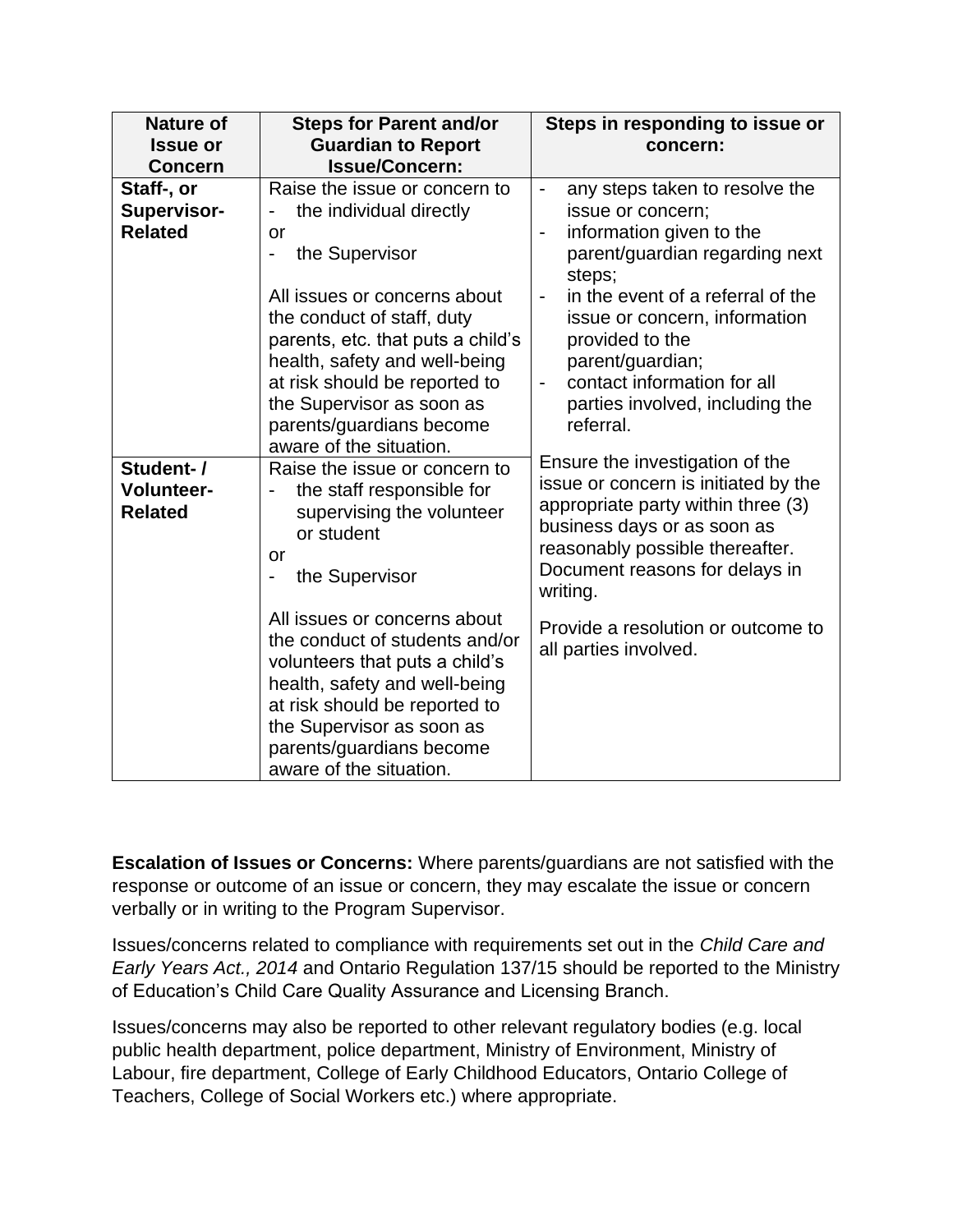#### PARENT PARTICIPATION IN PROGRAMS

- 1. Parents are viewed as partners in learning, providing valuable perspective of children's home life and their child's development.
- 2. Parents are welcome to drop in and observe our programs. Comments and suggestions are always welcomed.

## EMERGENCY MANAGEMENT

To protect the health and safety of children and employees, Manor Park Playschool/OCC has an emergency management policy and procedures that sets out the roles and responsibility of all employees. Our program conducts monthly fire drills. This ensures that all children become familiar with emergency procedures. In the event of a real emergency and that the children cannot return to the Centre they will be moved to our designated emergency shelter and parents will be contacted to pick up their children immediately. Our Emergency Shelter is located at 1805 Gaspé. As indicated in the Emergency Management policy, the supervisor of the program or designate will notify parents/guardians of the emergency situation, evacuation and the location to pick up their children. Where possible, the executive director will update the centre's website and the supervisor or designate will update the program or place of work voicemail box as soon as possible to inform parents/guardians that the program has been evacuated, and include the details of the evacuation site location and contact information in the message.

# CRIMINAL REFERENCE CHECK – VULNERABLE SECTOR CHECKS

All of our Early Childhood Educators (ECE) are registered with the College of ECE and our ECE Assistants support the Early Childhood Educators (ECE) in providing a nurturing, developmentally appropriate, healthy and safe environment to meet the needs of children in the group setting. All staff have Standard First Aid & Infant / Child CPR qualifications. All Employees of Manor Park Playschool/OCC must provide a Police Record Check with the Vulnerable Sector prior to their employment and every 5 years after. Employees also sign a Declaration of Offense on an annual basis. During the year we may also have consultants on site, from various community agencies, supporting children with identified special needs. The consultants are expected to provide either a signed offence declaration form or a letter from their employer stating that they have reviewed their vulnerable sector check and it meets Licensing Regulations. All of our programs support students from various Colleges as they complete their ECE placements. Volunteers can also be a part of our program and must provide us with a Police Record check. Students and Volunteers play an important role in supporting staff in the daily operation of children's programs. All students and